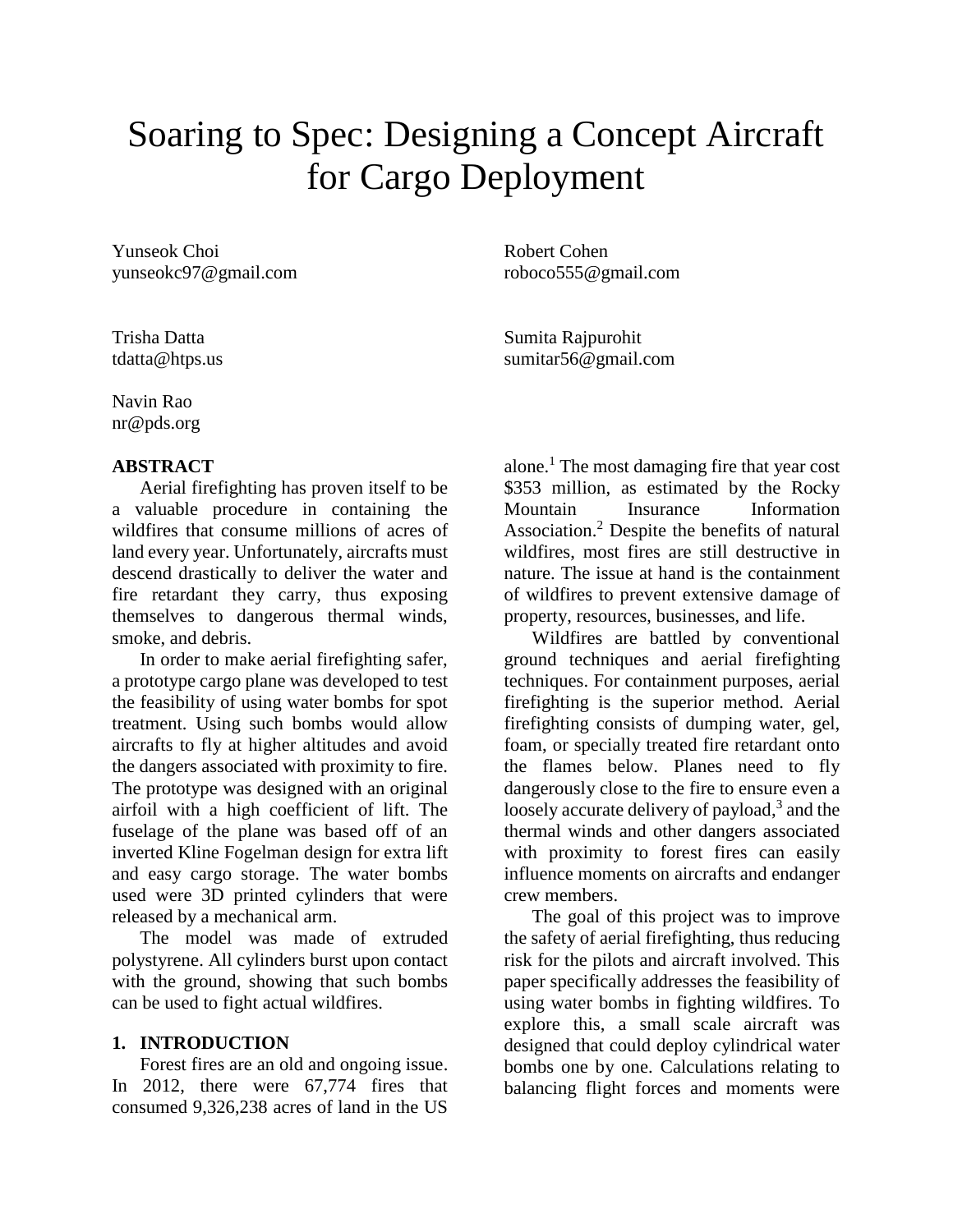performed, and a system was designed to partially deploy cargo, which would allow a pilot to target the wildfires in crucial areas.

## **2. AERIAL FIREFIGHTING AND AERODYNAMIC CONCEPTS**

## *2.1. Aerial Firefighting*

Aerial firefighting vehicles come in three types: land-based airtankers, helitacks, and scoopers.<sup>4</sup> These three models differ by their method of loading retardant or water. While airtankers fill up at airport tanker bases, helitacks use buckets or tanks to carry water. Scoopers, on the other hand, gather their water supply from natural water sources.

A common misconception about aerial firefighting is that it is the sole method of fighting wildfires.<sup>4</sup> In fact, conventional firefighting squads put out most of the fire. Airplanes, in addition to attempting to contain the fires, use spot treatment to cool down the area for the safety of the ground squads.

The three main types of attack employed by aerial firefighting are indirect attack, parallel attack, and direct attack.<sup>4</sup> Indirect attacks target wildfires by deploying retardant away from the actual fire, which is extinguished before it reaches the point of deployment.<sup>4</sup> For this type of fighting, airtankers are the most ideal. Similar to an indirect attack, parallel attacks do not deploy retardant directly onto the fire.<sup>4</sup> However, they do deploy the retardant at a smaller distance from the fire's edge. This acts as a "control line", meaning it makes the path of the fire smoother and sets a boundary for where the fire will die out. In a direct attack, aircrafts deploy retardant directly onto "hot spots" or larger fires.<sup>4</sup> For this type of fighting, scoopers are the best type of aircraft.

These techniques, while effective to an extent, are by no means ideal. For example, to deliver the retardant, planes must dive towards the fire, risking damage from heat, debris, smoke, and thermal winds.<sup>3,5</sup>

Maneuvering in these conditions is time consuming and inefficient, and in situations where time is of the essence, these issues are even more pressing. Low altitudes force firefighting aircraft to only fly during the day because flying low over populated areas is too dangerous at night.<sup>6</sup> If planes try to fly at high altitudes, the water diffuses by the time it reaches the ground, thus becoming nullified.

Recently, to combat the problem of flying too close to fire, Boeing has tested the effectiveness of biodegradable water bombs.<sup>3</sup> After being deployed from the plane, each bomb holds its shape during its drop and bursts upon contact with the fire. Just one aircraft full of these bombs would perform work equal to that of 100 helicopter deployments. Furthermore, the bombs can be dropped from 1,000 to 2,000 ft. above the ground, high enough to avoid thermal winds.

Another effort on Boeing's part to make aerial firefighting safer is its Precision Container Aerial Delivery System  $(PCADS)$ .<sup>7</sup> This system deploys retardant in containers and allows pilots to fly at a high, level attitude, thereby eliminating the dangerous dive-bombing efforts of current planes.

## *2.2. Design Principles and Aerodynamics*

In order to build a plane, the basic principles of aerodynamics and how they affect aircraft design need to be understood.

2.2.1. Forces

Four forces govern flight: weight, thrust, lift, and drag (Figure 1).



*Figure 1. Four Governing Forces<sup>8</sup>*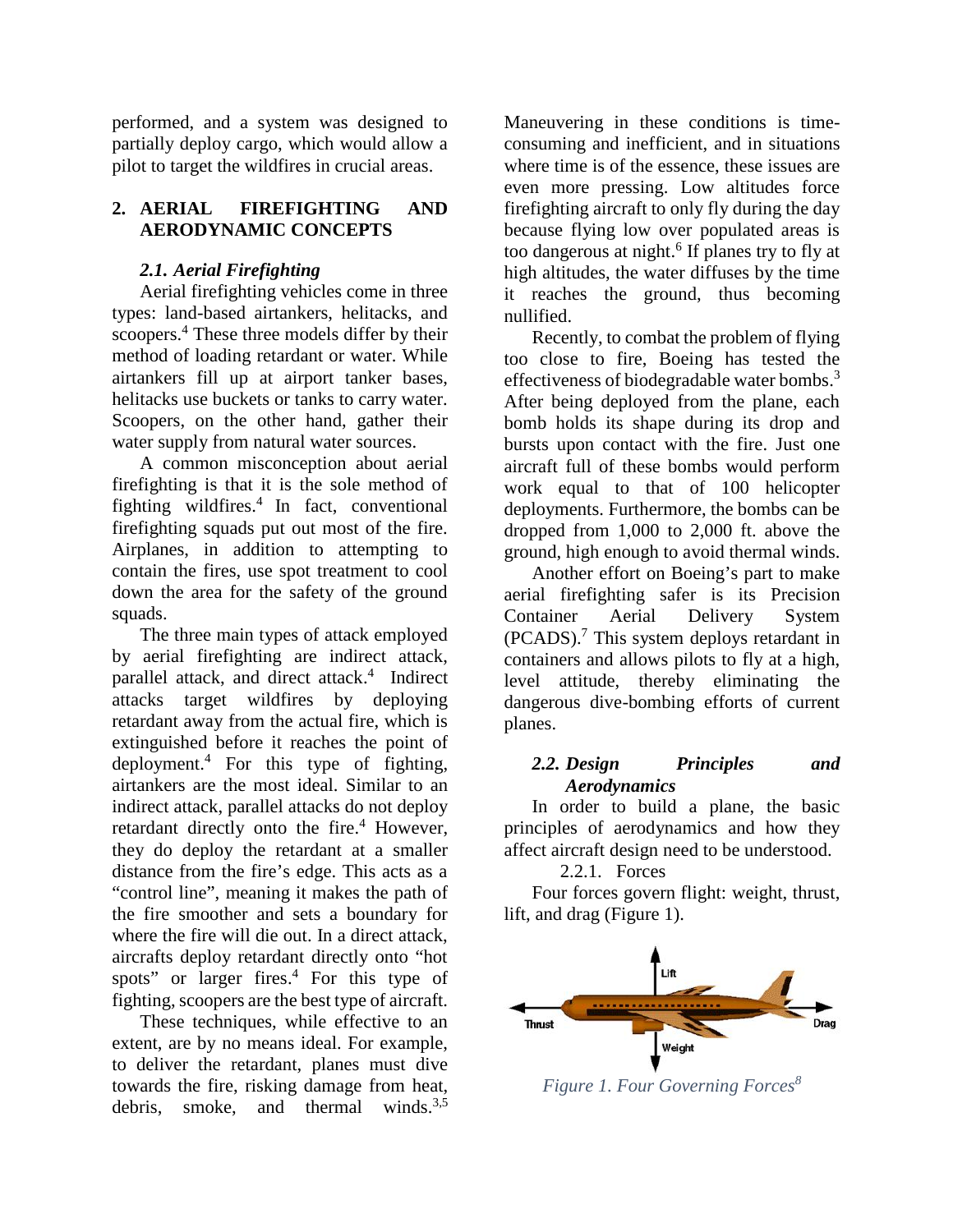Weight is the force caused by Earth's gravitational field on the plane and its cargo. Thrust is typically generated by a rotating propeller, which is powered by either an engine or a motor.

Drag and lift are the two components of aerodynamic force.<sup>9</sup> When an object moves through a fluid like air, the pressure of the fluid creates a force on the object that acts on the plane at its center of pressure. This is called the aerodynamic force.

Lift is defined as the component of this force perpendicular to the object's motion, while drag is defined as the component of this force parallel to the object's motion.<sup>9</sup> Both lift and drag are determined by the shape and speed of the aircraft and the density, temperature, and composition of the fluid. $10,11$ 

Drag can be thought of as air resistance and is calculated by Equation 1.  $C_d$  is a constant called the coefficient of drag that is determined by the shape of the object in flight, is density, A is planform area or the area of the top view of the wing, and v is velocity.

$$
D = C_d \quad Av^2/2 \qquad \qquad \text{Equation } 1^{10}
$$

Lift is the force that makes flight possible. The wings of an aircraft contribute the most lift, while additional and less substantial lift is generated by the rest of the plane.<sup>12</sup> A solid object generates lift when it turns the moving flow of a gas. In doing so, the object diverts the flow in one direction and, according to Newton's law of equal and opposite reactions, generates lift in the opposite direction.<sup>13</sup>

Lift is generated because the air around a plane can have different velocities and therefore, according to Bernoulli's Principle, different pressures. $^{14}$  The total lift can be obtained by integrating the pressure difference multiplied by the fuselage area.

Because the airflow must be turned, motion is essential for lift to exist. In addition to turning the air flow, the solid body must be in contact with the fluid for lift to occur. Lift is calculated by Equation 2.  $C<sub>L</sub>$  is a constant called the coefficient of lift that is determined by the shape of the object in flight, is density, A is planform area, and v is velocity.

$$
L = C_L \, Av^2/2 \qquad \qquad \text{Equation } 2^{11}
$$

Weight is the fixed variable of flight dynamics. In designing an airplane, one must consider how all the other forces interact with weight. Lift opposes weight and allows the aircraft to become airborne. Lift is exponentially related to thrust, but higher thrust also creates higher drag, which reduces the effective lift. The lift limits how much weight the aircraft can carry. Thus, it is clear that weight, lift, thrust, and drag are affected by each other and numerous other variables that need to be considered in design. A stable aircraft requires balance of all these forces.

2.2.2. Reynolds Number

Another factor that affects the aerodynamic force acting on an object is the Reynolds Number of the air. The Reynolds Number is a measure of the viscosity of the air and is calculated by taking a ratio of the air's inertial forces and viscous forces. The equation for calculating a Reynolds number is given by Equation 3; v is the velocity of the object, L is a length scale, and is the kinematic viscosity coefficient. The higher the Reynolds Number, the smaller the importance of the fluid's viscous forces. The lower the Reynolds Number, the bigger the importance of the fluid's viscous forces. In addition, lift and drag vary by operating Reynolds Number. It is imperative to consider this when designing the wings.

$$
Re = vL / \t\t Equation 315
$$

2.2.3. Wings

Figure 2 shows a diagram of a standard wing.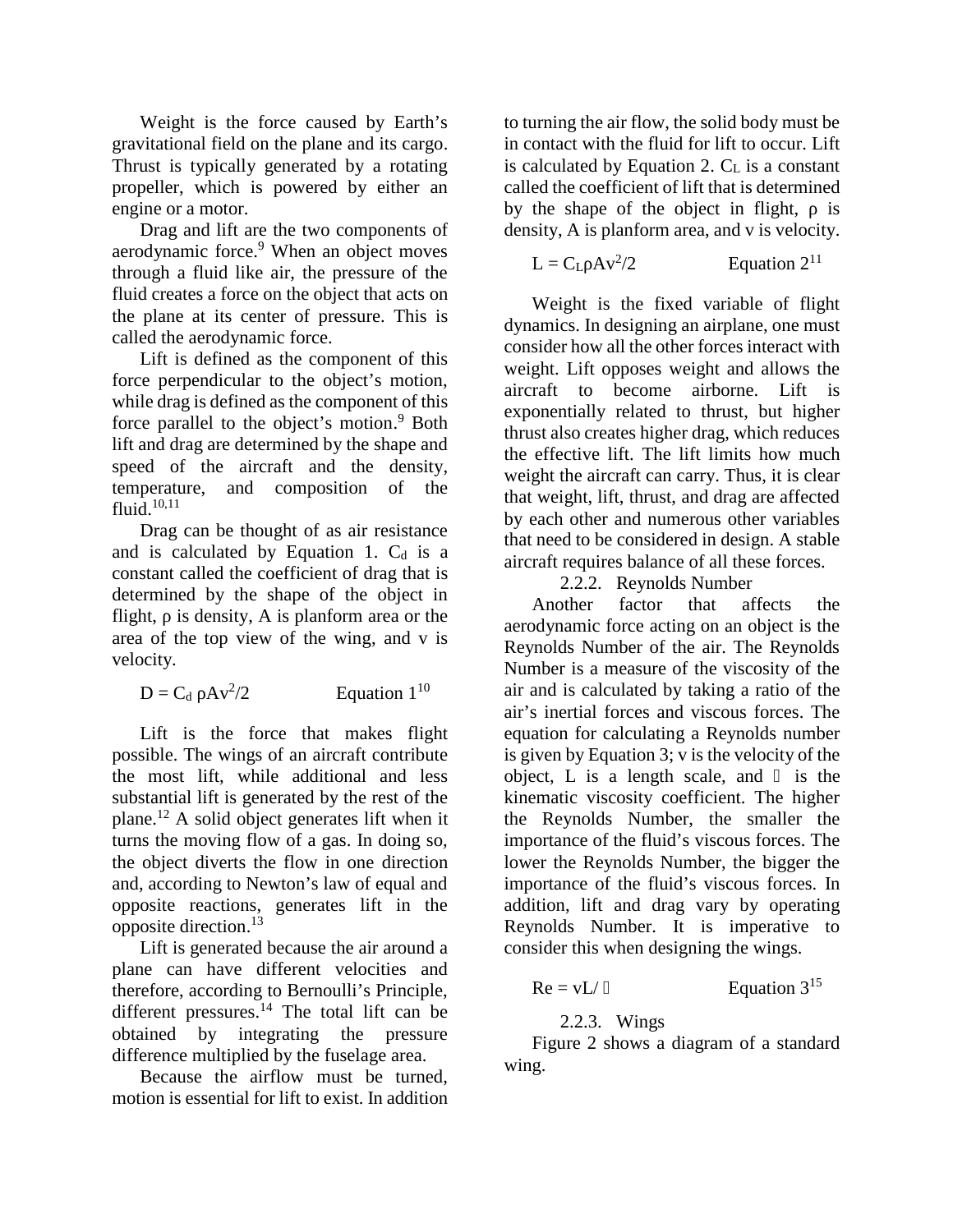

The cross-section of a wing is called the airfoil, while the chord is the tip to tip distance. Airfoil selection is a crucial process that has more of an impact than any other factor on a plane's ability to fly. Because a significant majority of an airplane's lift is generated by the wing's airfoil, the lift generated by the wing must be large enough to lift the entire body of the plane. However, changing the shape of the airfoil to increase lift can also increase drag, and if the airfoil produces too much drag, it will negate the and the r<br>plane's thrust. Another consideration when allerons, plane's thrust. Another consideration when choosing an airfoil is the operating Reynolds Number because some airfoils are not designed to fly at certain Reynolds Numbers.

## 2.2.4. Control Surfaces

Most aircrafts have control surfaces, which are adjustable surfaces that allow the pilot to rotate the plane around its axes. The three most common types of control surfaces are ailerons, elevators, and rudders (Figure 3).



*Figure 3. Control Surfaces<sup>17</sup>*

Ailerons work in pairs and are located on the back of the wings.<sup>18</sup> Moving the ailerons creates a change in shape of the wing, which will cause the aircraft to roll either right or left, allowing the plane to turn.<sup>19</sup> When the left aileron is up and the right one down, the lift generated by the left wing decreases, while the lift generated by the left wing increases, causing the plane to roll left.<sup>18</sup> When the right aileron is up and the left one down, right wing lift decreases and left wing lift increases, causing the plane to roll right. The challenge in designing ailerons is being able to control the sensitivity of the roll.

The elevators are attached to the back of the horizontal stabilizer, one of two parts of the plane's tail, and work together to pitch the plane up or down.<sup>20</sup> When the elevators are pointed down, more lift is generated in the back of the plane, causing the back of the plane to rise and the nose to drop. Conversely, when the elevators are pointed up, less lift is generated in the back of the plane, causing the back of the plane to drop and the nose to climb. Similar to designing designing elevators requires balancing pitch moments for a stable controlled flight.

The rudder is attached to the vertical stabilizer, the second part of the plane's tail, and can change whether the nose is pointed left or right. $2\overline{1}$  When the rudder points left, more lift is created on the tail in the right direction, causing the nose to bank left. When the rudder points right, more lift is created on the tail in the left direction, causing the nose to bank right. Many forces, such as propeller wash, wing tip vortices, and engine exhaust, induce moments on the aircraft, causing it to roll or yaw. The rudder ensures that the nose of the airplane is pointed in the right direction. These parameters must be considered in rudder design.

#### **3. DESIGN OF SCALED MODEL**

The plane described in this paper was designed to be able to lift its own weight in cargo, specifically plastic water bombs that could hold fire retardant or water.

#### *3.1. Airfoil Design*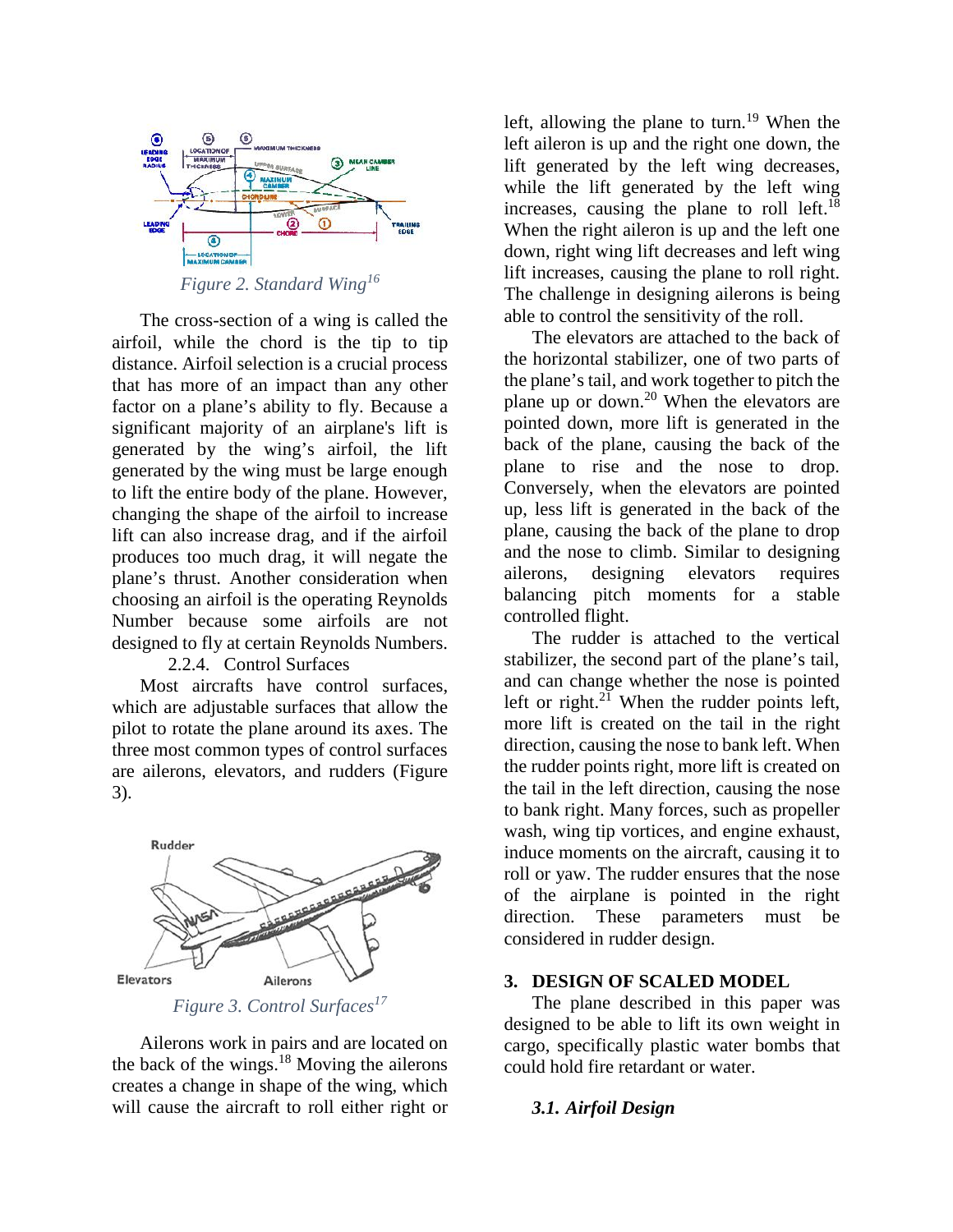The first step in picking an airfoil was finding a minimum required coefficient of lift. Since the function of the plane is to deploy retardant and water, its wings need to be able to carry a significant weight. To find the minimum coefficient of lift, Equation 4, a modified version of the standard lift equation, was used.

$$
C_L = 2L/(v^2 A))
$$
 Equation 4

 $C_L$  is the coefficient of lift, L is the lift generated by the wing, is the density of the air, and A is the planform area.<sup>22</sup> Since the predicted weight of the plane was 7 lbs., the cargo would also weigh 7 lbs., and so the generated lift would need to equal 14 lbs. To find the speed of the plane, the online service eCalc was used. eCalc uses details about certain plane components to calculate useful flight information.

Some of the necessary details were as follows. The motor is a Cheetah A4120-7, the battery cell is a five cell LiPo battery, and the propeller is a two blade 16" x 8" APC Electric E propeller with a gear ratio of 1:1. The local elevation used was 52 ft., the air temperature was 85 °F, and the air pressure was 29.91 in. Hg. The temperature and air pressure were those recorded on the day of calculation. eCalc predicted a top speed of 55 mph, and assuming the speed drops almost in half for the sake of simplicity, the coasting speed of the aircraft was predicted to be 30 mph (44 ft./s).

According to the DeNysschen air density calculator, the density of the air in Piscataway is 0.0727 lbm/ft<sup>3</sup>.<sup>23</sup> The humidity and temperature used were those of a typical day during this project. The lift coefficient equation requires units of slugs, so the density of air used was  $0.00226$  slugs/ft<sup>3</sup>. The planform area of the wings was originally 660 in<sup>2</sup> or 4.583 ft.<sup>2</sup>, obtained by a 66" wingspan and 10" chord. However, the coefficient of lift required by these dimensions was 1.40, and taking into account

a partial efficiency of 0.8, the required  $C<sub>L</sub>$ would be 1.75.

When looking at  $C_{L}$ , one must also look at Reynolds Number. Kinematic viscosity is necessary to calculate the Reynolds Number, and using a table from Engineering Toolbox, the kinematic viscosity for these purposes is 2.234 x  $10^{-4}$  ft.<sup>2</sup>/s.<sup>24</sup> Using a Reynolds Number calculator with a velocity of 30 mph, a chord width of 10", and a kinematic viscosity of 2.234 x  $10^{-4}$  ft.<sup>2</sup>/s, the Reynolds Number is  $164,087<sup>25</sup>$  More generally, the Reynolds Number is on the order of 100,000.

 $A C<sub>L</sub>$  of 1.75 is a fairly high value for a Reynolds Number on the order of 100,000. To remedy this, the wingspan was increased to 72", and the chord was increased to 11", giving a new planform area of 792 in<sup>2</sup> or 5.5 ft.<sup>2</sup> and a required  $C_L$  of 1.16. Taking into account partial efficiency, the chosen airfoil was picked to have a  $C_L = 1.16696/0.8 = 1.45$ , a much more feasible CL.

The step after calculating the minimum coefficient of lift was to search for an appropriate airfoil. It needed to generate as much lift as possible without creating too much drag in order to carry the relatively massive weight of the cargo. Furthermore, it needed to be feasible to create in a workshop setting.

The UIUC database was the primary source of airfoil information for this project.<sup>26</sup> Airfoil Tools was used to analyze  $C_L$  v.  $C_d$  plots of ten airfoils at Reynolds Numbers on the order of 100,000. Of those ten, three were eliminated (CH10-Smoothed, GOE 523, and FX 76-MP-160) because their  $C_L$  v.  $C_d$  plots in the specific Reynolds Number range was jagged. See Figure 4 for details.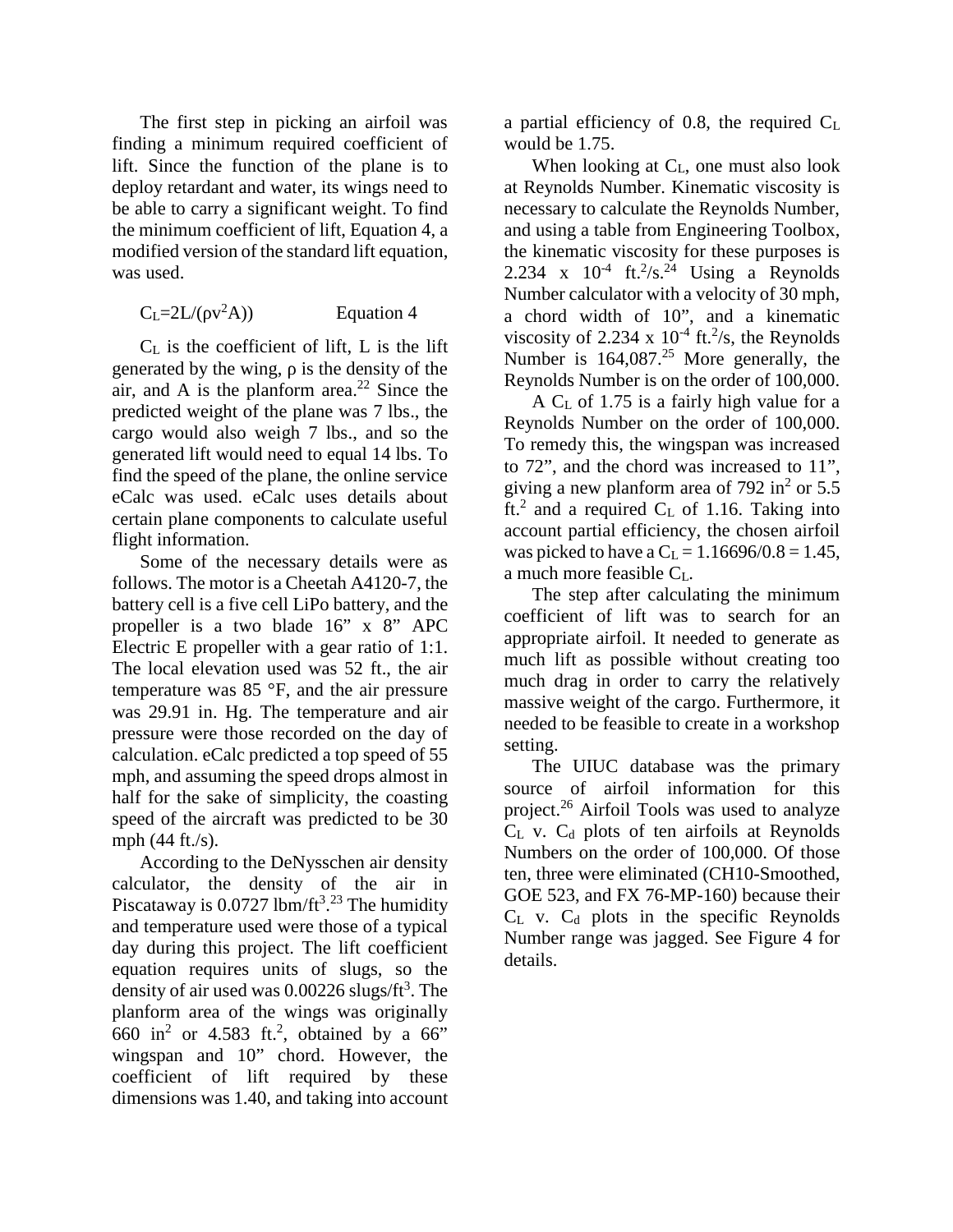

 $C_L$  v.  $C_d$  graphs are often used to determine the predicted performance of airfoils at different Reynolds Numbers. Cusps in such graphs indicate an unsteady and volatile pitch level throughout the flight, which is dangerous for a small aircraft.

Another six airfoils (Clark YM-15, Clark Z, FX 63-137 13%, MH 113 14.62%, Eppler 395, Wortman FX 60-126) were eliminated because their C<sub>L</sub> was either too low or too close to the minimum required value. The last airfoil, the S1223, was eliminated because it has a characteristically sharp and sudden trailing edge that makes the manufacturing process difficult and its durability questionable. Finally, finding no success in the databases, the Java applet JavaFoil™ was used to experiment with different designs. After experimenting with iterations of the NACA 4-digit style airfoil, Joukowsky airfoils, and Horten Brothers airfoils, the best airfoil turned out to be a modified NACA 4 digit style airfoil with 18% thickness and 10% camber (Figure 5).



*Figure 5. Final Airfoil Design*

JavaFoil™ and XFLR 5 both returned results of a  $C_L$  > 1.64 at an attacking angle of  $3^{\circ}$  ( $\pm$ .003), in addition to promising C<sub>L</sub>/C<sub>d</sub> ratios and smooth  $C_L$  v.  $C_d$  plots. This high coefficient of lift would allow the plane to fly higher, avoiding dangerous thermal winds, and carry the cargo more easily.

#### *3.2. Fuselage Design*

Obtaining extra lift is specifically useful for cargo planes, and one way to do this is to use a fuselage that generates lift. An airfoil shaped fuselage, while certainly capable of producing extra lift, compromises the space available for cargo storage. An inverted Kline Fogelman-like design (Figure 6), on the other hand, also provides more lift than a typical cylindrical fuselage and is advantageous in several ways for cargo deployment. Its flat bottom lends itself to simple cargo storage, and its stepped underside allows for an open back from which cargo can be dropped.

#### KF<sub>m-1</sub>

*Figure 6. Inverted Kline Fogelman Design<sup>28</sup>*

The design for the fuselage was heavily influenced, though not dictated, by an inverted Kline Fogelman model. In addition, the fuselage was designed with flat sides for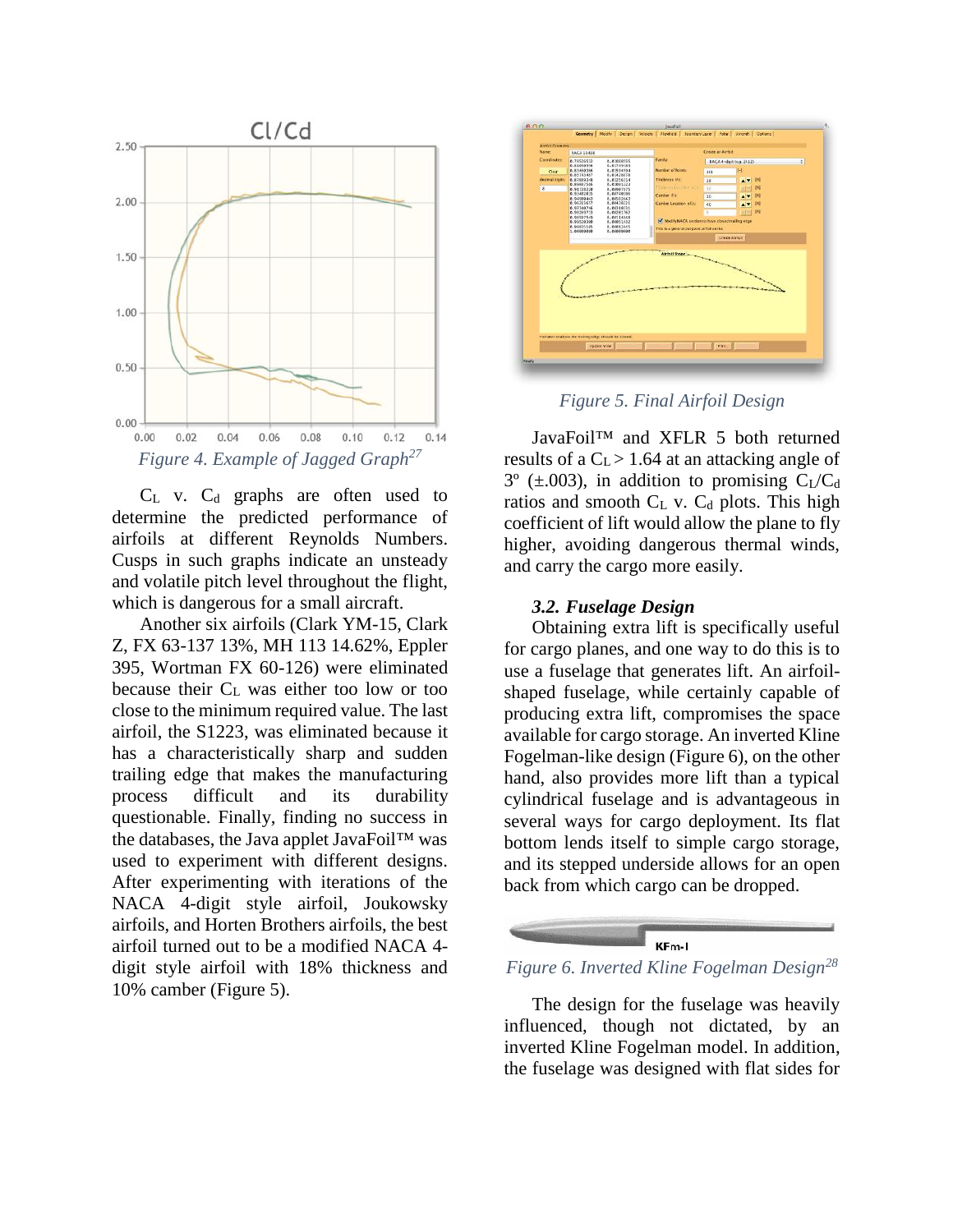proper aerodynamic flow as well as ease of construction.

Based on general rules of thumb from the guidance of an experienced mentor, the fuselage length was determined to be around 48" or 70% of the wingspan.

#### *3.3. Tail Dimensions*

The tail consists of the horizontal stabilizer, the vertical stabilizer, the elevator, and the rudder. The final dimensions for these pieces came from generally accepted conventions.<sup>29</sup>

The horizontal stabilizer's area is usually 20 to 25% of wing area. In this case, since the wing area is  $792$  in<sup>2</sup>, the horizontal stabilizer's area should be  $158.4$  to  $198$  in<sup>2</sup>. The area was chosen to be around  $158 \text{ in}^2$ . Additionally, the traditional aspect ratio for a horizontal stabilizer is from 4.5 to 5. Letting x be the chord, the leading to trailing edge distance, of the horizontal stabilizer and y be the span, a system of equations can be set up. This system is given by Equations 5 and 6. Solving this system gives approximate values of  $x = 6$ " and  $y = 26$ ", giving an area of 156  $\sin^2$ . The horizontal stabilizer span should also to be about 33% of the wingspan, and 26" is close to 24", which is 33% of 72". The elevator area should be 20 to 25% of the horizontal stabilizer's area, meaning 31.2 to 39 in<sup>2</sup> . Because the span of the horizontal stabilizer is 26", the chord of the elevator is 1.5".

| $xy = 158$  | Equation 5 |
|-------------|------------|
| $y/x = 4.5$ | Equation 6 |

The vertical stabilizer's area is usually 7 to 12% of wing area. In this case, since the wing area is  $792 \text{ in}^2$ , the vertical stabilizer's area should be  $55.44$  to  $95.04$  in<sup>2</sup>. The area was chosen to be around  $71.28 \text{ in}^2$ , which is approximately 9% of the wing area. The traditional shape of a vertical stabilizer is roughly a trapezoid with two right angles, a shape that can be made by making a cut from

the midpoint of the top side to the midpoint of the left side of a rectangle and attaching the resulting triangle to the bottom left corner of the rectangle (Figure 7).



Thus, the dimensions of the vertical stabilizer can be treated as the dimensions of a rectangle. The accepted aspect ratio for a horizontal stabilizer is from 1 to 1.25. Letting x be the horizontal distance and y be the vertical distance, a system of equations can be set up, given by Equations 7 and 8. Solving this system gives approximate values of  $x = 7.6$ " and  $y = 9.5$ ", giving a total area of  $72.2$  in<sup>2</sup>. This means that the vertical stabilizer is a right angled trapezoid with a top side of 3.8", a bottom length of 11.4", and a height of 9.5". The rudder's horizontal length should be 30 to 50% of the vertical stabilizer's horizontal length; this length was chosen to be 2.75", which is around 36% of the vertical stabilizer's horizontal length.

| $xy = 71.28$ | Equation 7 |
|--------------|------------|
| $y/x = 1.25$ | Equation 8 |

Tail volume coefficient calculations were used to check the general reliability of these dimensions. The horizontal stabilizer volume coefficient is calculated by Equation 9.  $S_{hs}$  is the area of the horizontal stabilizer; TMA is the tail moment arm, meaning the distance from the center of gravity to the tail's aerodynamic center;  $S_w$  is the area of the wing; and  $C_w$  is the chord of the wing. The areas and chord length are inherent parts of the plane's design. By convention, the TMA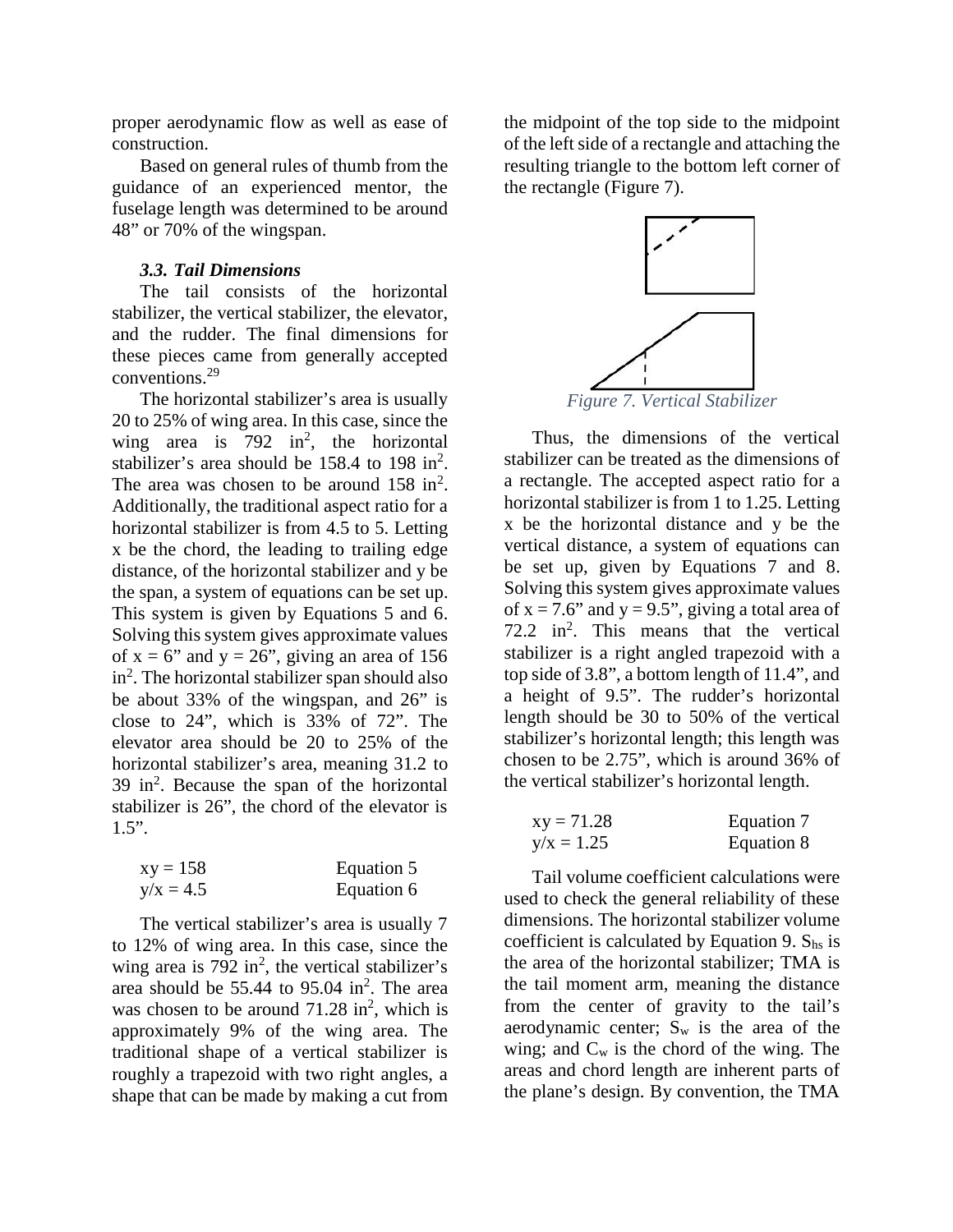is 2 to 3 times the length of the wing's chord, so for these calculations, it was assumed to be 2.5 times the chord length, which is 27.5". For the purposes of this plane, the  $V_{hs}$  should be in the 0.35 to 0.5 range, and [(156  $\text{in}^2$ )(27.5 in)]/[(792 in<sup>2</sup>)(11 in)] = 0.492, which is right in the target range.

 $V_{hs} = S_{hs}$ \*TMA/ $(S_w$ \* $C_w)$  Equation 9

The vertical stabilizer volume coefficient is calculated by Equation 10.  $S_{vs}$  is the area of the vertical stabilizer; TMA is the tail moment arm;  $S_w$  is the area of the wing; and  $b_w$  is the wingspan. For the purposes of this plane, the  $V_{vs}$  should be in the 0.02 to 0.035 range, and  $[(72.2 \text{ in}^2)(27.5 \text{ in})]/[(792 \text{ in}^2)(72 \text{ I})]$  $\pi$  in)] = 0.0348, which is right in the target range.

 $V_{vs} = S_{vs} * TMA/(S_w * b_w)$  Equation 10

#### *3.4. Propeller and Motor Specs*

The propeller used for this plane is a  $16$ " x 8"APC Electric E propeller with two blades and a 1:1 gear ratio. The motor is a Cheetah A4120-7 with a 530 KV. The battery cell is a LiPo battery with a cell capacity of 3700 mAh and a weight of 3.6 oz.

The motor was chosen because it fits this project's budget. Its maximum current is 55A, and accordingly, the Electronic Speed Controller was chosen to be a Phoenix Edge Lite 100 that has a maximum amperage of 100A.

Six servos were needed for this project: two for the aileron, one for the rudder, one for the elevator, one for the cargo, and one for the front wheel. Each needs approximately 0.5 amps. The Battery Eliminator Circuit, which ensures that the battery doesn't overload the engine thus needed at least 3 amperes. Fortunately, the Phoenix Edge Lite 100 has a built in BEC that can take up to 5 amps.

Thrust testing was done with the same battery but a slightly different sized propeller, and 10.8 lbs. of thrust were generated, which is enough to lift the plane off the ground. A 16" x 8" propeller was chosen because it would have a necessary 1" ground clearance.

#### *3.5. Water Bomb Design*

In place of simply dumping water and retardant on fires, this plane was designed to use cylindrical water bombs to target "hot spots" in direct attacks. This allows the plane to fly at higher altitudes because the packaging ensures that the retardant will not diffuse in the air. Moreover, this higher altitude would allow firefighting to occur at night, and planes could fly level while deploying cargo rather than dive.

The water bombs for this plane were cylinders made of polylactic acid (PLA) by a Makerbot Replicator 2 in the Mabel Smith Douglas Library. The cylinders have 4" diameters, 6" heights, and caps that fit snugly (Figure 8, Figure 9). These dimensions are just smaller than the plane's exit port. PLA was chosen because it is biodegradable.



*Figure 8. Water Bomb Design*



*Figure 9. Water Bombs*

*3.6. Cargo Deployment System*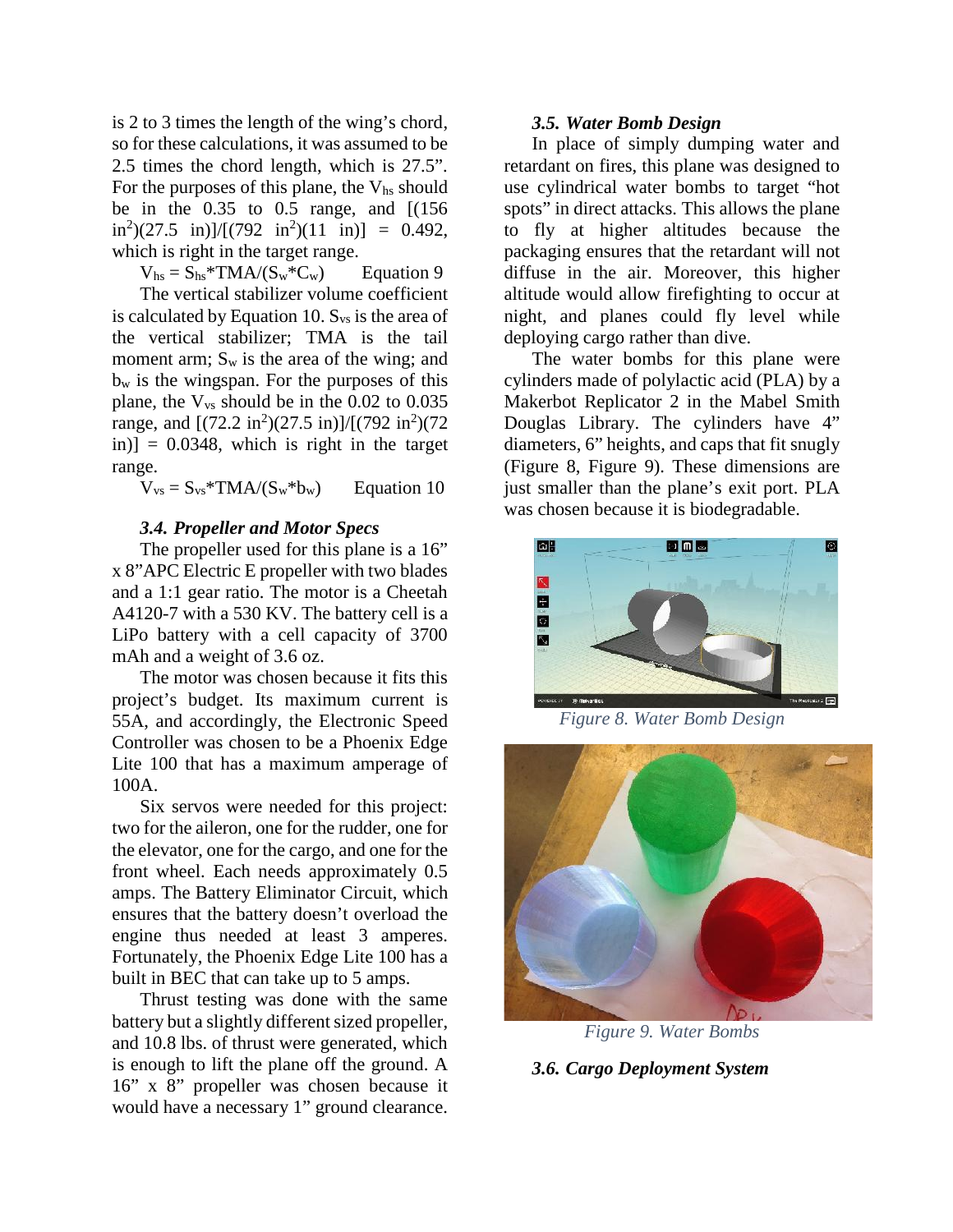The cargo deployment system for this plane is a ramp coupled with a mechanical arm (Figure 10).



*Figure 10. Mechanical Arm*

The release process is demonstrated by Figure 11. In the first stage, all three cylindrical bombs rest on the ramp during flight. While in this position, the lower part of the arm prevents the bomb closest to door from rolling out. In the second stage, the lower part of the arm moves up, the bomb closest to the door rolls out, and the other part of the arm prevents the second bomb from falling out. In the third stage, the arm then shifts back to its original position, and the bombs roll down the ramp to fill the gap. In the fourth stage, the cylinders have rolled down the ramp, and the second and third bomb can be deployed the same way as the first.



*Figure 11. Deployment System*

# *3.7. Landing Gear*

For the front wheel of the landing gear, a fixture was constructed out of plywood and spruce (Figure 12).



*Figure 12. Landing Gear*

It consists of a backing that is mounted on a rectangular support that separates the nose and cargo bay. Two square pieces are perpendicular to the top and bottom of the rectangular support, and the rod to which the wheel is attached runs through the center of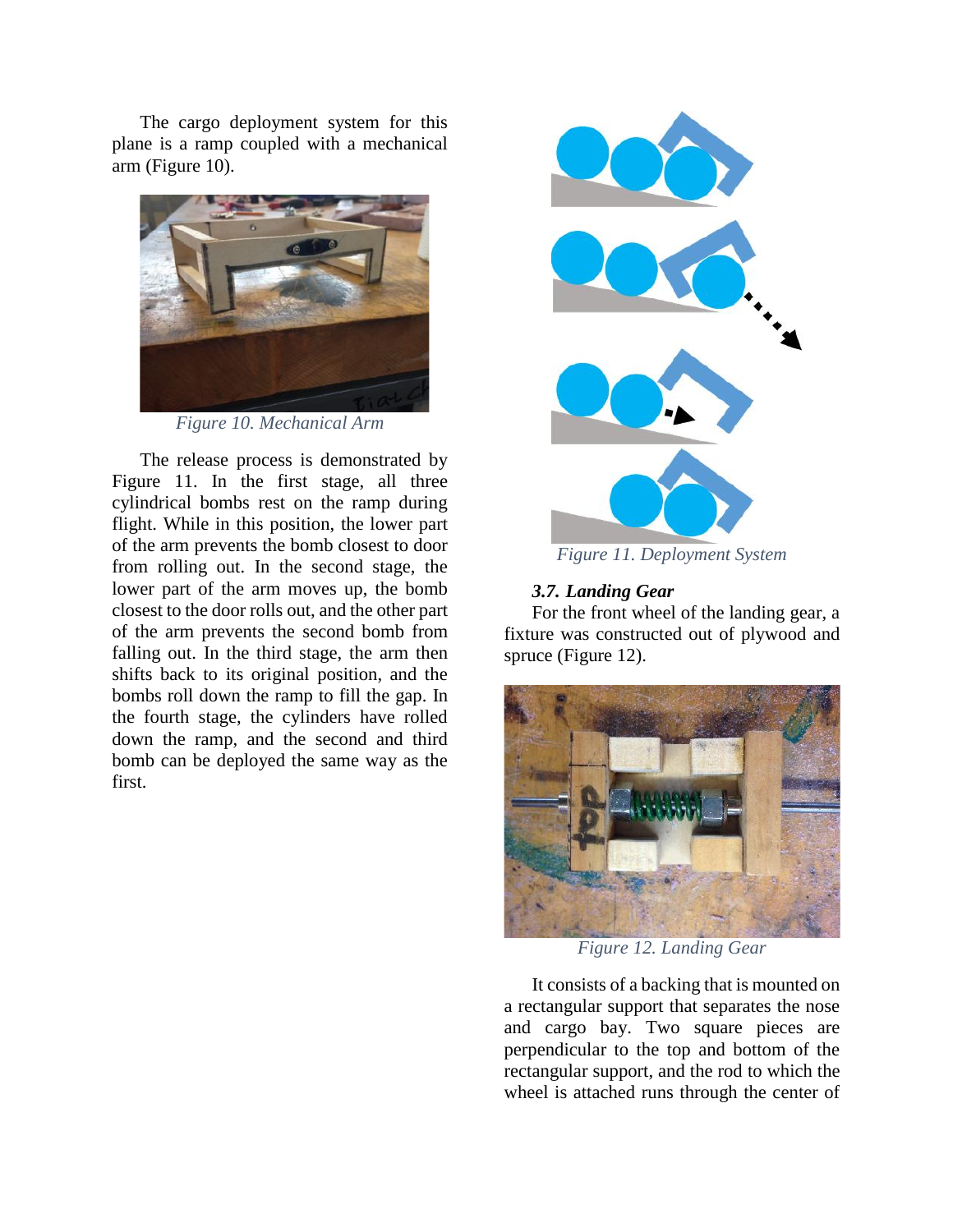the squares. A 1" spring with collars at both ends rests between the two square pieces without touching the rod. The purpose of the spring is to absorb shock when the plane hits the ground. This spring, which has a 0.6" travel, can absorb 48 lbs., which is three times the weight of the plane and cargo.

The back landing gear is shown by Figure 13. The legs are made of aluminum.



*Figure 13. Back Landing Gear*

## **4. CONSTRUCTION OF PROTOTYPE**

All foam used in the plane construction was extruded polystyrene. Both sides of the plane consist of one uninterrupted piece of 3/4" foam. Both pieces of foam were made using the same paper template and hot wire cutter and then sanded down to equal size. The bottom and top of the back of the plane were similarly created and attached to the sides with an epoxy. The top and bottom of the front of the plane were made with separate 2" pieces of foam, attached with the epoxy, and then sanded down to match the profile created by the sides. All edges were beveled slightly. For support, a beam was added between the tops of the sides, and a rectangle was placed between the walls. This second structure additionally separates the cargo bay from the nose, where the electronics are stored. The wing and top of the front of the plane were attached last in order to place the electronics in more easily.

Figure 14 shows the fuselage resting upside down.



*Figure 14. Fuselage*

To create the wing, six  $11''$  x  $24''$  x  $2''$ pieces were cut by a hot wire cutter, and three final pieces were created by using spray glue to attach two pieces together. These three pieces had total dimensions of 11" x 24" x 4". Then, with two laser cut wood templates (Figure 15), the hot wire cutter was used to cut the final airfoil design.



*Figure 15. Airfoil Template*

To create a polyhedral shape for the wings, the edges of the three pieces were sanded at an angle of 4 degrees to create a total angle of 8 degrees. Carbon fiber rods were placed inside the wings to prevent bending and buckling. To prevent vortices, wing tips were fashioned out of balsa wood. For extra strength, fiberglass cloth was glued onto the foam and painted with polycrylic, which is a liquid plastic that cures and makes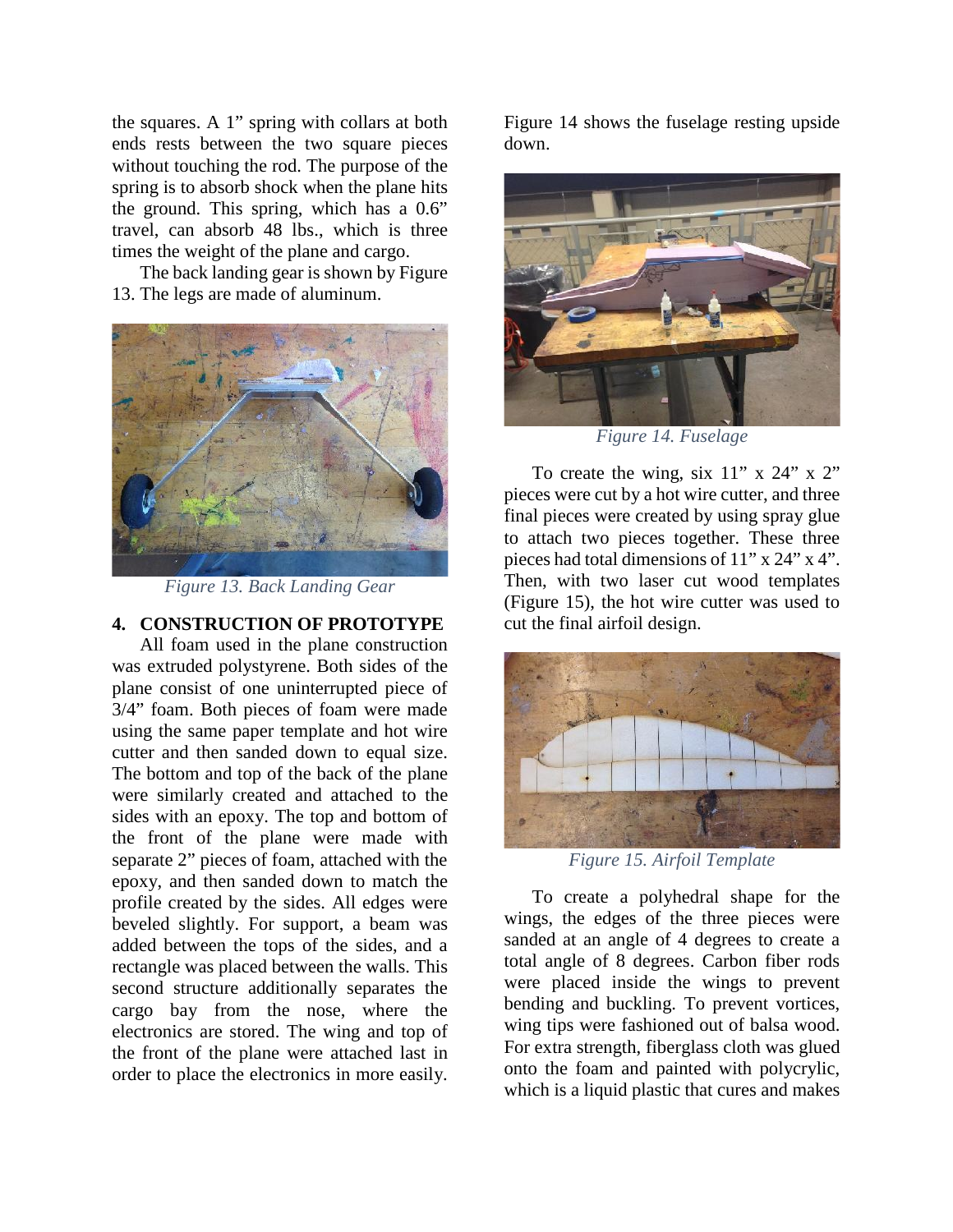the cloth stronger. The ailerons were cut out of the same foam as the wing. The saddle for the wing was also created with foam pieces. The final wing is shown in Figure 16.



*Figure 16. Wing*

The vertical and horizontal stabilizers were cut with a razor blade from 3/4" foam and sanded and beveled down to the design dimensions. They were also coated with fiberglass cloth and polycrylic. The rudder and elevators were made out of the same foam as the tail. All of the parts were attached with an epoxy, and the final product can be seen in Figure 17 and Figure 18.



*Figure 17. Completed Plane Front View*



*Figure 18. Completed Plane Side View*

The battery was placed in the nose of the plane, with the rectangular support separating it from the cargo area. This was done to protect the battery if the water bombs leaked.

Six servos were used; two were attached to the bottom of the wings, one to the rudder, one to the elevator, one to the mechanical arm, and one to steer the landing gear. These servos were connected to an RC receiver and controlled by a remote (Figure 19).

![](_page_10_Figure_10.jpeg)

*Figure 19. Electronics*

## **5. RESULTS**

Ground deployment testing was successful. The mechanical arm was able to release one bomb at a time.

Then, taxiing was attempted, and though the plane could travel in a straight line for a few seconds, it eventually tipped forward onto its nose. This was because the front landing gear was too short and not centered. As a result, the nose was angled downwards, and a moment was created that caused the plane to turn more in one direction than the other. This made takeoff impossible. To address this issue, the single front wheel was replaced by a setup similar to that of the back wheels, shown by Figure 13.

The first test flight lasted 11 seconds and took off in 15 ft. During takeoff, the plane veered slightly to the left, flew at around 30 ft. above the ground, and flipped over upon landing. The flight itself was fairly steady. However, there was a roll imbalance, which caused the plane to bank in one direction more than the other. This was likely because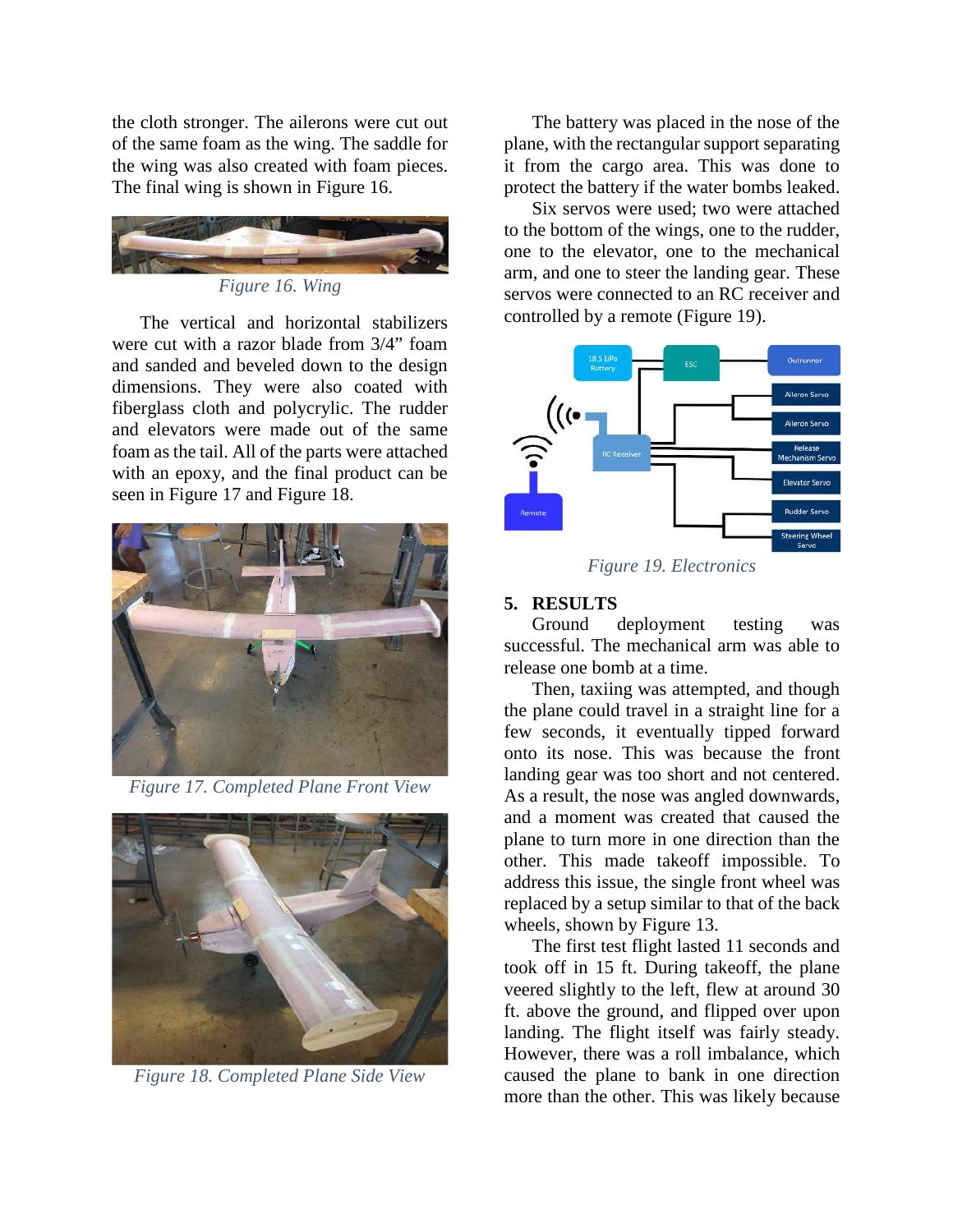of a weight difference between the right and left sides of the wings. Roll sensitivity was also not calibrated properly, making midflight corrections difficult.

The second test flight lasted approximately 30 seconds. Again, straight flight was relatively stable, but turning was difficult.

Due to limited time and flight issues, midair deployment tests were not conducted. Two water bombs were thrown into the air and burst upon contact with the ground. Based on observations from the first two flights, the plane would have been able to take off with the intended cargo.

The biggest limitations of this prototype is its scale. Making this plane life-sized could add complexity, making more advanced and precise moment calculations necessary.

# **6. CONCLUSIONS AND FUTURE WORK**

The prototype plane was successful in midair flight. Limitations in time prevented Antoine, midair cargo deployment testing. However, ground testing of the deployment system was successful, and the bombs did burst upon contact with the ground, proving the feasibility of the design.

The implementation of water bombs in aerial firefighting would make the entire process safer by allowing planes to fly at higher altitudes, which has a number of benefits. The most important of these benefits is avoiding dangerous thermal winds, smoke, and debris that are present at low altitudes; flying level rather than diving towards the fire; and being able to fight fires at night.

Because the test flights indicated that the airplane would have been able to carry 100% of its weight, adopting this new style of wildfire fighting would not compromise current industry standards. Thus, this plane shows promise for being used in real life situations.

Immediate future work includes midair deployment testing and corrections for the roll imbalance. Other future work includes scaling up and making sure that the plane functions similarly on a larger scale. In doing this, the biggest challenge would be determining the moments, which would become more significant with increasing size and weight. Another aspect would be creating environmentally friendly bombs. Although PLA is technically biodegradable, it is certainly not the best option for the containers. Research could therefore be conducted to synthesize water bombs that create almost zero impact on the environment and ecosystems. Another area of study would be to test GPS target systems to deploy the water bombs and using efficiency testing to find the optimal plane design.

# **7. ACKNOWLEDGMENTS**

This research could not have been accomplished without Jonathan Holzsager, Jeet Panchal, Jim Vigani, Maya Saltzmann, Harrison Killen, Assistant Dean Jean Patrick Dean Ilene Rosen, Rutgers University, The State of New Jersey, Morgan Stanley, Lockheed Martin, Silverline Windows, South Jersey Industries, Inc., the Provident Bank Foundation, and Novo Nordisk.

# **8. REFERENCES**

- "Total Wildland Fires and Acres." *US Fire Administration*, 2 Apr 2013, http://www.usfa.fema.gov/statistics/e stimates/wildfire.shtm (17 July 2014)
- <sup>2</sup> Bill Gabbert, "The Cost of Saving Money on Wildfire Suppression," *Wildfire Today, 2 Mar 2013,* http://wildfiretoday.com/2013/03/02/ the-cost-of-saving-money-on wildfire-suppression-2 (17 July 2014)
- <sup>3</sup> Rick Sanford, "Water Bombs," *Boeing Frontiers*, 2003, http://www.boeing.com/news/frontie rs/archive/2003/august/i\_ids4.html (17 July 2014)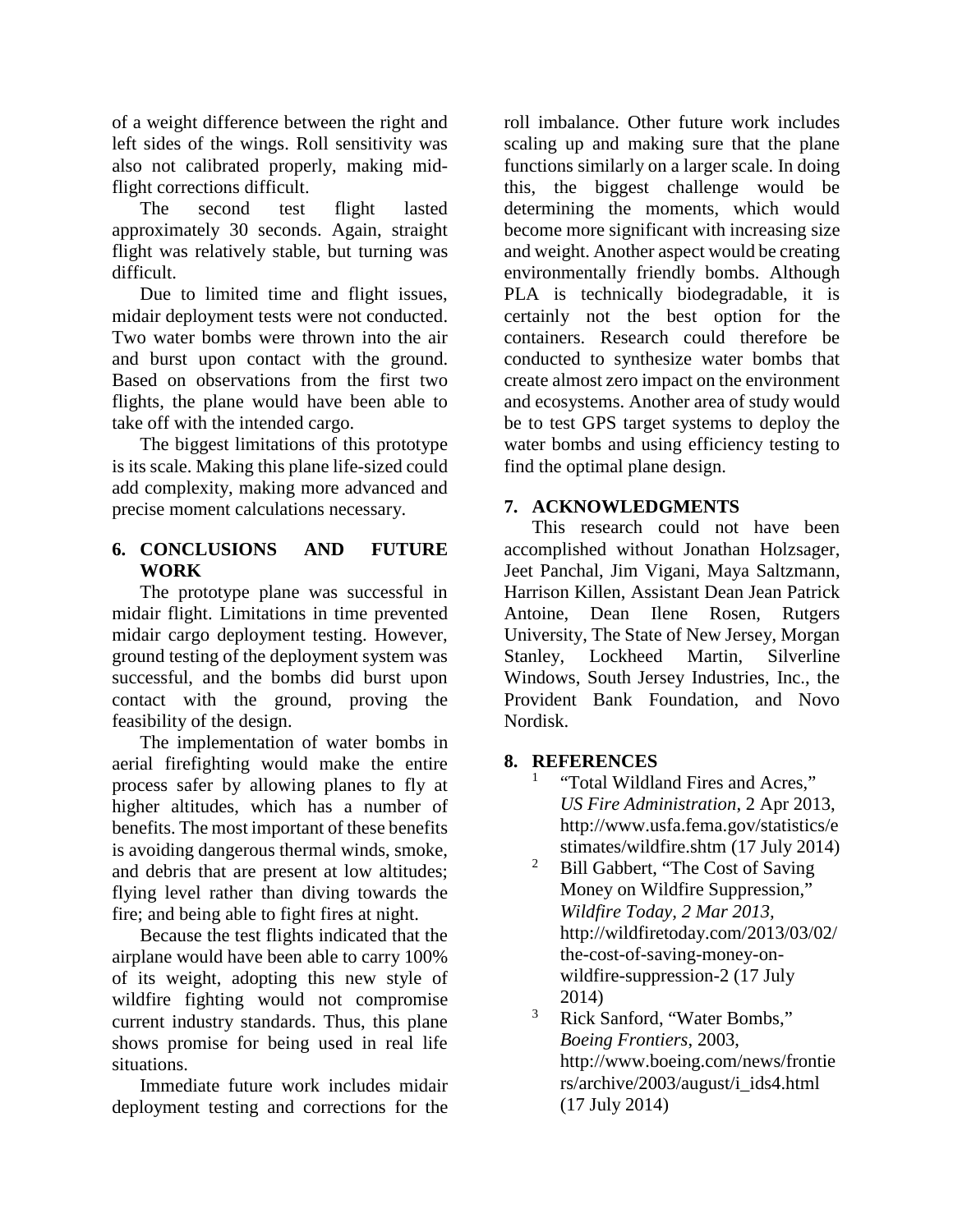- <sup>4</sup> "The 'Scoop' on Water Bombers," *Associated Aerial Firefighters*, 27 Feb 2011, http://airtanker.org/wp content/uploads/2012/11/Scoopers- Fireboss-NW-Aviation- Conference.pdf (17 July 2014)
- <sup>5</sup> Kenneth J. Solosky, "Aerial Firefighting," *Officer.com*, 20 Nov 2007, http://www.officer.com/article/10249 287/aerial-firefighting (17 July 2014)
- <sup>6</sup> Kohyu Satoh, Iwao Maeda, Kunio Kuwahara, and K. T. Yang, A Numerical Study Of Water Dump In Aerial Fire Fighting. *Fire Safety Science* 8: 777-787 (2005).
- <sup>7</sup> "Precision Container Aerial Delivery System (PCADS)," *Flexible Alternatives Inc*, July 2012, http://flexalt.com/wordpress01/wp content/uploads/2013/02/PCADS\_Gl obal\_July2012.pdf (17 July 2014)
- <sup>8</sup> Tom Benson, "Simplified Aircraft Motion," *National Aeronautics and Space Administration,* 12 Jun 2014, http://www.grc.nasa.gov/WWW/K- 12/airplane/smotion.html (17 July 2014)
- <sup>9</sup> Tom Benson, "Aerodynamic Forces," *National Aeronautics and Space Administration,* 12 Jun 2014, http://www.grc.nasa.gov/WWW/K- 12/airplane/presar.html (17 July 2014)
- <sup>10</sup> Tom Benson, "The Drag Equation," *National Aeronautics and Space Administration,* 12 Jun 2014, http://www.grc.nasa.gov/WWW/K- 12/airplane/drageq.html (17 July 2014)
- <sup>11</sup> Tom Benson, "The Lift Equation," *National Aeronautics and Space Administration,* 12 Jun 2014, http://www.grc.nasa.gov/WWW/k- 12/airplane/lifteq.html (17 July 2014)
- <sup>12</sup> Tom Benson, "Lift from Flow Turning," *National Aeronautics and Space Administration,* 12 Jun 2014, http://www.grc.nasa.gov/WWW/K- 12/airplane/right2.html (17 July 2014)
- <sup>13</sup> Tom Benson, "What is Lift?" *National Aeronautics and Space Administration,* 12 Jun 2014, http://www.grc.nasa.gov/WWW/k- 12/airplane/lift1.html (17 July 2014)
- <sup>14</sup> Tom Benson, "Bernoulli and Newton," *National Aeronautics and Space Administration,* 12 Jun 2014, http://www.grc.nasa.gov/WWW/K- 12/airplane/bernnew.html (17 July 2014)
- <sup>15</sup> Tom Benson, "Reynolds Number," *National Aeronautics and Space Administration,* 12 Jun 2014, http://www.grc.nasa.gov/WWW/K- 12/airplane/reynolds.html (17 July 2014)
- <sup>16</sup> Paul Cantrell, "Airfoils," *All Star Helicopters*, n.d., http://www.copters.com/aero/airfoils .html (17 July 2014)
- <sup>17</sup> "Atmospheric Flight," *NASA Quest*, n.d., http://quest.nasa.gov/aero/planetary/a tmospheric/s+c1.html (17 July 2014)
- <sup>18</sup> Tom Benson, "Ailerons," *National Aeronautics and Space Administration,* 12 Jun 2014, http://www.grc.nasa.gov/WWW/K- 12/airplane/alr.html (17 July 2014)
- <sup>19</sup> Tom Benson, "Shape Effects on Lift," *National Aeronautics and Space Administration,* 12 Jun 2014, http://www.grc.nasa.gov/WWW/K- 12/airplane/shape.html (17 July 2014)
- <sup>20</sup> Tom Benson, "Horizontal Stabilizer – Elevator," *National Aeronautics and Space Administration,* 12 Jun 2014,